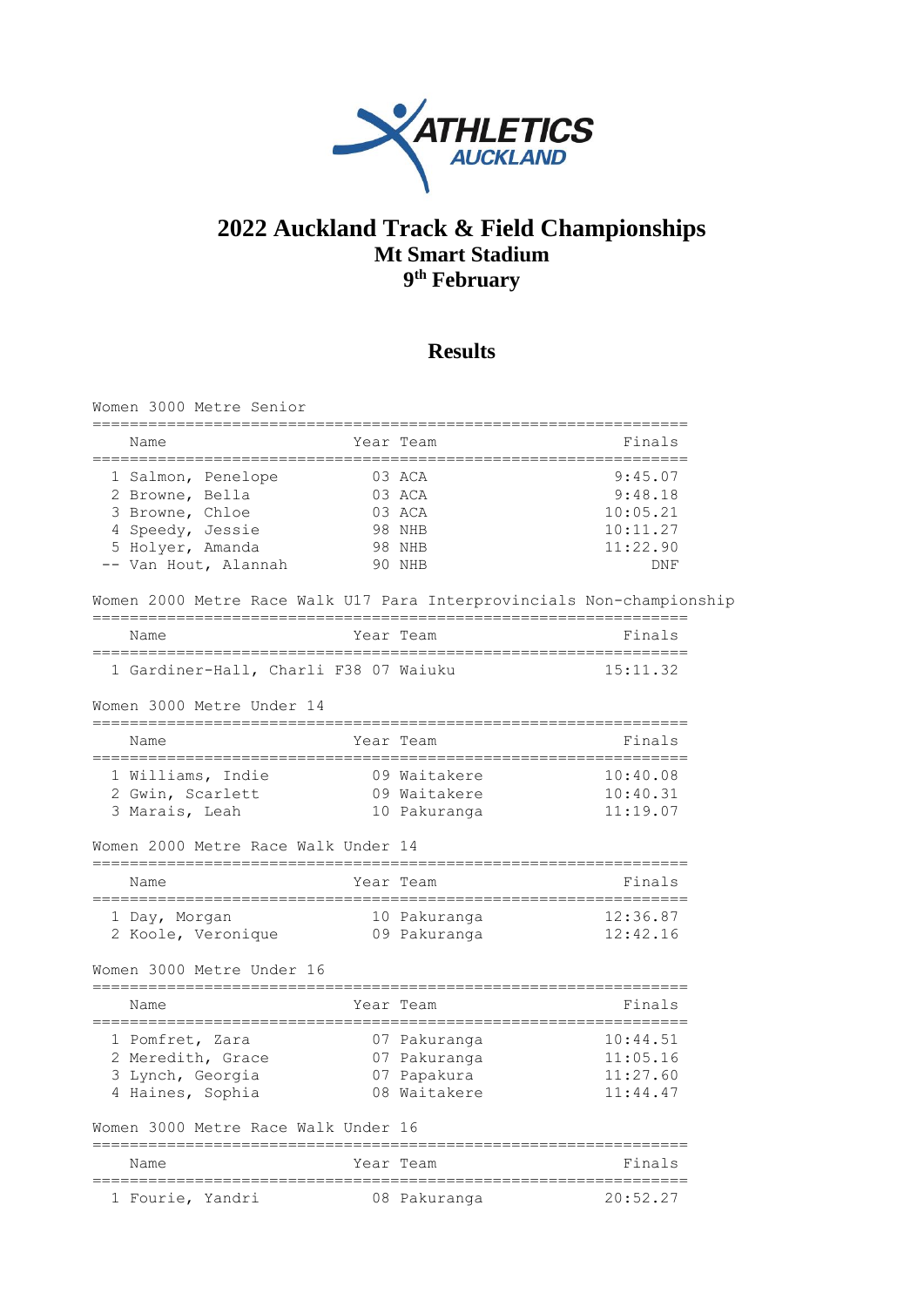Women 3000 Metre Under 18

| Name                                          |           | Year Team       | Finals                                |
|-----------------------------------------------|-----------|-----------------|---------------------------------------|
| 1 Barlow, Imogen                              |           | 08 Pakuranga    | 10:16.22                              |
| 2 Earl, Bella                                 |           | 05 Owairaka     | 10:21.83                              |
| 3 Robb, Sophie                                |           | 06 ACA          | 10:26.99                              |
| 4 Nash, Jodie                                 |           | 06 Takapuna     | 10:34.12                              |
| 5 Hammond, Stella                             |           | 05 Waitakere    | 10:40.99                              |
| Women 3000 Metre Race Walk Under 18           |           |                 |                                       |
| Name<br>_________                             |           | Year Team       | Finals                                |
| 1 Mathews, Alana                              |           | $  -$<br>05 RWA | 17:34.28                              |
| Women 3000 Metre Under 20                     |           |                 |                                       |
| Name                                          |           | Year Team       | Finals                                |
| 1 Green, Amelia                               |           | 04 Papakura     | 10:25.15                              |
| 2 Harding, Holly                              |           | 03 Pakuranga    | 10:28.15                              |
| 3 Farquhar, Arlo                              |           | 04 Waitakere    | 10:53.39                              |
| 4 Korck, Samantha                             |           | 04 NHB          | 11:10.42                              |
| 5 Cook, Hazel                                 |           | 04 Waitakere    | 11:18.58                              |
| Women 3000 Metre Race Walk Under 20           |           |                 |                                       |
| Name                                          |           | Year Team       | Finals                                |
| 1 Martin, Antonia                             |           | 03 NHB          | 17:16.52                              |
| Women 3000 Metre Race Walk Masters 50         |           |                 | ----------------                      |
| Name                                          |           | Year Team       | Finals                                |
| 1 Davison, Karen                              |           | 68 NHB          | 22:07.20                              |
| Women 3000 Metre Race Walk Masters 55         |           |                 |                                       |
| Name                                          | Year Team |                 | Finals                                |
| 1 Smith, Corinne                              |           | 66 Whangarei    | 16:32.09                              |
| Women 3000 Metre Masters 65                   |           |                 |                                       |
| Name                                          |           | Year Team       | Finals                                |
| 1 Adamson, Christine                          |           | 56 NHB          | 13:08.41                              |
| Men 3000 Metre Senior                         |           |                 |                                       |
| Name                                          |           | Year Team       | Finals                                |
| 1 Heyes, Sam                                  |           | 02 Whippets     | 8:48.59                               |
| 2 Bawa, Lakshay                               |           | 01 Pakuranga    | 8:54.16                               |
| 3 Lee, Ronan                                  |           | 01 Pakuranga    | 8:55.10                               |
| Men 3000 Metre Race Walk Senior               |           |                 |                                       |
| Name<br>===================================== |           | Year Team       | Finals<br>--------------------------- |
| 1 Hohaia, Lyndon                              |           | 67 RWA          | 17:16.43                              |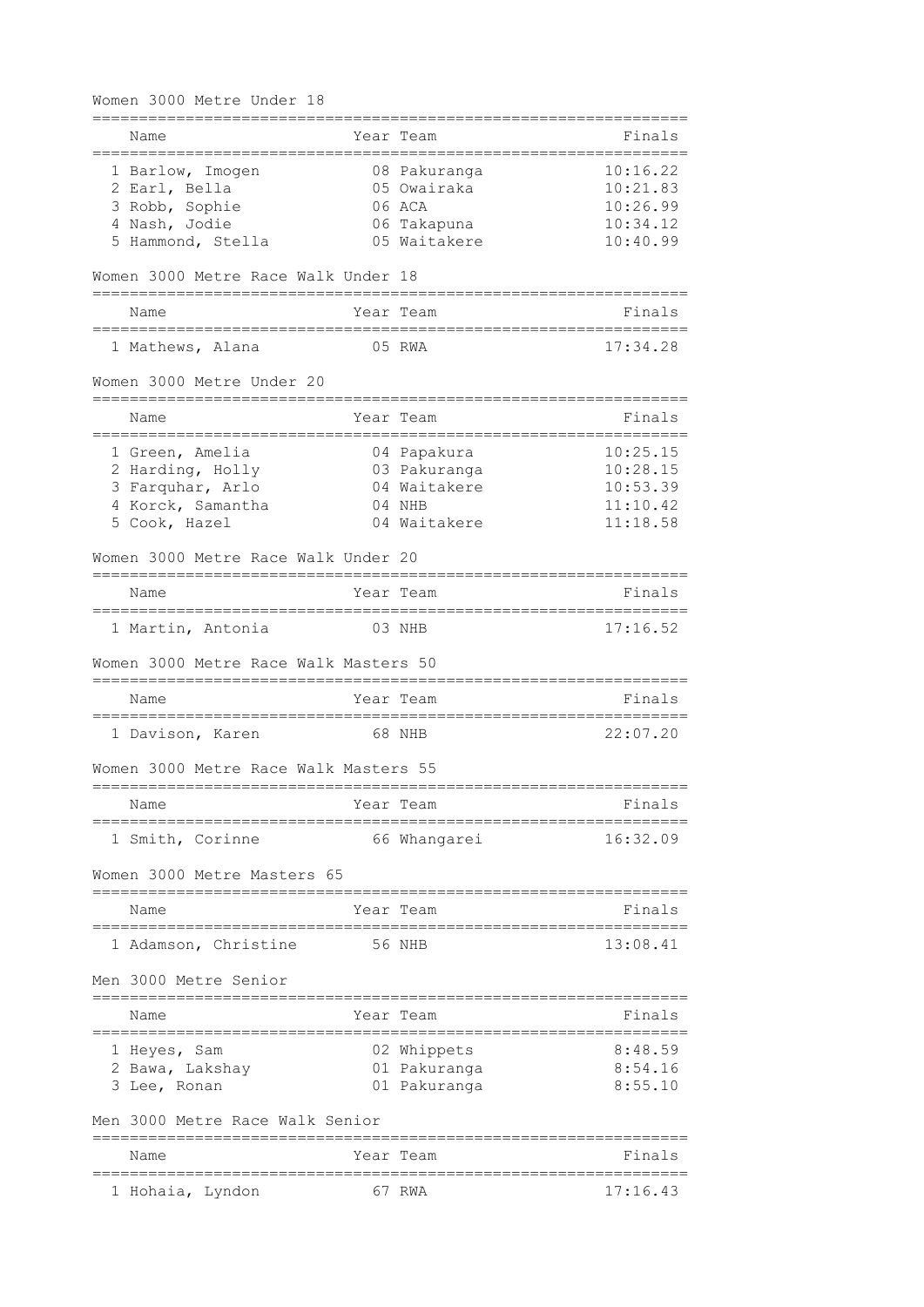Men 3000 Metre Wheelchair U20 Para

|                                                                                             | Name                                           |        | Year Team                    | Finals                               |  |  |
|---------------------------------------------------------------------------------------------|------------------------------------------------|--------|------------------------------|--------------------------------------|--|--|
|                                                                                             | 1 Movold, Jaden F00;T54                        | 04 NHB |                              | 8:38.85                              |  |  |
|                                                                                             | Men 3000 Metre Under 14                        |        |                              |                                      |  |  |
|                                                                                             | Name                                           |        | Year Team                    | Finals                               |  |  |
|                                                                                             | 1 Howell, Jacob                                |        | 09 Takapuna                  | 11:20.79                             |  |  |
|                                                                                             | 2 McGuinness, Oliver                           |        | 10 Pakuranga                 | 12:07.57                             |  |  |
| Men 2000 Metre Race Walk Under 14                                                           |                                                |        |                              |                                      |  |  |
|                                                                                             | Name<br>====================================== |        | Year Team                    | Finals<br>========================== |  |  |
|                                                                                             | 1 Day, Harrison<br>2 Smal, Drew                |        | 09 Pakuranga<br>09 Pakuranga | 12:19.55<br>15:00.04                 |  |  |
|                                                                                             | Men 3000 Metre Under 16                        |        |                              |                                      |  |  |
|                                                                                             |                                                |        |                              |                                      |  |  |
|                                                                                             | Name                                           |        | Year Team                    | Finals                               |  |  |
|                                                                                             | 1 Steedman, Alfie                              |        | 07 NHB                       | 9:07.90                              |  |  |
|                                                                                             | 2 Erikson, Jack                                |        | $07$ ACA                     | 9:11.06                              |  |  |
|                                                                                             | 3 Moss, Quinn                                  |        | 08 Ellerslie                 | 9:26.84                              |  |  |
|                                                                                             | 4 Boulton, Connor                              |        | 07 Pakuranga                 | 9:47.61                              |  |  |
|                                                                                             | 5 Maunder, Jamie                               |        | 07 Takapuna                  | 10:05.94                             |  |  |
|                                                                                             | 6 YU, Brook                                    |        | 07 Lynndale                  | 10:31.54                             |  |  |
|                                                                                             | 7 Rickerby, Samuel                             |        | 08 Papakura                  | 10:33.74                             |  |  |
|                                                                                             | 8 Earl, Tommy                                  |        | 07 Hatea                     | 10:57.87                             |  |  |
| Men 3000 Metre Race Walk Under 16<br>============================<br>______________________ |                                                |        |                              |                                      |  |  |
|                                                                                             | Name<br>_____________________________________  |        | Year Team                    | Finals                               |  |  |
|                                                                                             | 1 Trathen, Richie                              |        | 07 Pakuranga                 | 16:22.88                             |  |  |
|                                                                                             | Men 3000 Metre Under 18                        |        |                              |                                      |  |  |
|                                                                                             | Name                                           |        | Year Team                    | Finals                               |  |  |
|                                                                                             | 1 Maunder, Cameron                             |        | 05 Takapuna                  | 8:50.53                              |  |  |
|                                                                                             | 2 Davies, Nick                                 |        | 05 Takapuna                  | 8:53.16                              |  |  |
|                                                                                             | 3 Endres, Louie                                |        | 05 Hawks                     | 8:54.60                              |  |  |
|                                                                                             | 4 Calonne, Etienne                             |        | 05 NHB                       | 8:56.51                              |  |  |
|                                                                                             | 5 Mora, Jamie                                  |        | 05 Pakuranga                 | 8:59.81                              |  |  |
|                                                                                             | 6 O'Dwyer, Zach                                |        | 06 Pakuranga                 | 9:20.72                              |  |  |
|                                                                                             | 7 Matson, Roman                                |        | 05 NHB                       | 9:22.12                              |  |  |
|                                                                                             | 8 Monro, Oscar                                 |        | 06 Pakuranga                 | 9:48.72                              |  |  |
|                                                                                             | 9 Khothisen, Aphicha<br>10 Jamieson, Connor    |        | 05 Lynndale<br>06 Pakuranga  | 9:51.91<br>10:17.03                  |  |  |
|                                                                                             | 11 Maulvurfs, Maksis                           |        | 06 Lynndale                  | 11:06.83                             |  |  |
|                                                                                             | Men 3000 Metre Race Walk Under 18              |        |                              |                                      |  |  |
|                                                                                             | Year Team<br>Name                              |        |                              |                                      |  |  |
|                                                                                             | 1 Gardiner-Hall, Quinn                         |        | 06 Waiuku                    | Finals<br>15:26.79                   |  |  |
|                                                                                             |                                                |        |                              |                                      |  |  |